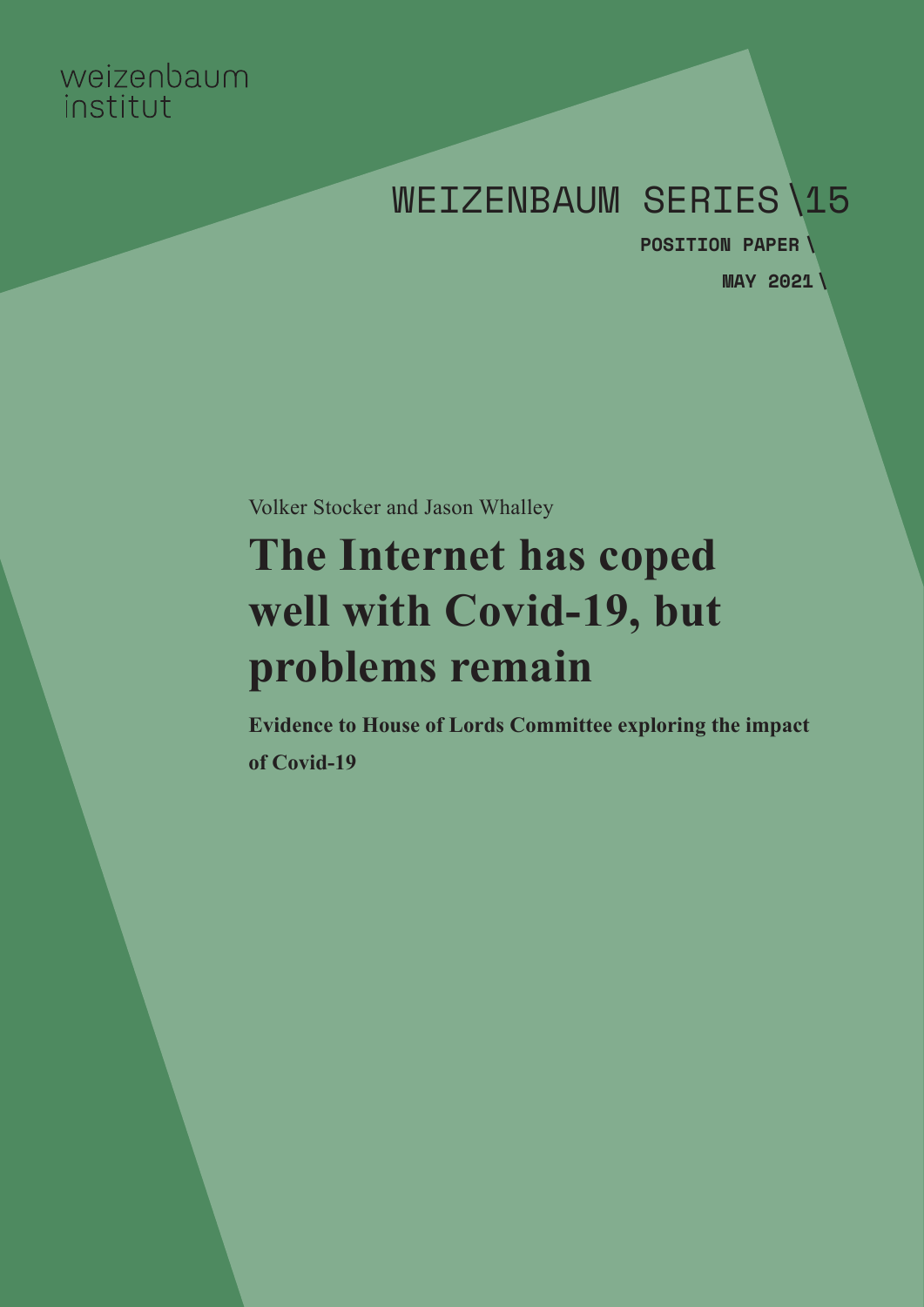# **The Internet has coped well with Covid-19, but problems remain**

**Volker Stocker** \ Weizenbaum Institute for the Networked Society and Technische Universität Berlin, Berlin, Germany \ [vstocker@inet.tu-berlin.de](mailto:vstocker%40inet.tu-berlin.de?subject=)

**Jason Whalley** \ Northumbria University, Newcastle, UK and Institut Mines-Telecom Business School  $\langle$  [jason.whalley@northumbria.ac.uk](mailto:jason.whalley%40northumbria.ac.uk?subject=)

#### **DOI [10.34669/WI.WS/15](http://doi.org/10.34669/WI.WS/15)**

**EDITORS:** The Managing Board members of the Weizenbaum-Institut e.V. Prof. Dr. Christoph Neuberger Prof. Dr. Sascha Friesike Prof. Dr. Martin Krzywdzinski Dr. Karin-Irene Eiermann

Hardenbergstraße 32 \ 10623 Berlin \ Tel.: +49 30 700141-001 [info@weizenbaum-institut.de](mailto:info%40weizenbaum-institut.de?subject=) \ [www.weizenbaum-institut.de](http://www.weizenbaum-institut.de)

**TYPESETTING:** Roland Toth, M.A.

**COPYRIGHT:** This series is available open access and is licensed under Creative Commons Attribution 4.0 (CC-BY\_4.0): <https://creativecommons.org/licenses/by/4.0/>

**WEIZENBAUM INSTITUTE:** The Weizenbaum Institute for the Networked Society – The German Internet Institute is a joint project funded by the Federal Ministry of Education and Research (BMBF). It conducts interdisciplinary and basic research on the changes in society caused by digitalisation and develops options for shaping politics, business and civil society.

This work has been funded by the Federal Ministry of Education and Research of Germany (BMBF) (grant no.: 16DII121, 16DII122, 16DII123, 16DII124, 16DII125, 16DII126, 16DII127, 16DII128 – "Deutsches Internet-Institut").

## **Abstract**

In this contribution to a 'call for evidence' by the House of Lords (UK), we investigate the pivotal role of the Internet during the Covid-19 pandemic. The Internet has enabled many to work from home, to shop and be educated online, and keep in touch with colleagues and friends. The swift move online of many activities raised concerns about the robustness and resilience of the Internet. Contrary to some concerns, expressed when national lockdowns were being imposed, the Internet did not collapse. However, while the Internet allowed many to work from home etc., not everyone has access to the Internet. Furthermore, there are many differences between those who do have access to the Internet – quite simply, some are able to access the Internet using connections that are a lot faster than others. This shapes what businesses and individuals can do online, with those with slower connections or connections shared between many users being disadvantaged compared to those whose connectivity is better. Finally, it is necessary to remember that not everything can move online. Some occupations, such as those with a greater knowledge content, are more amenable to the move online than those with a larger labour (physical) component.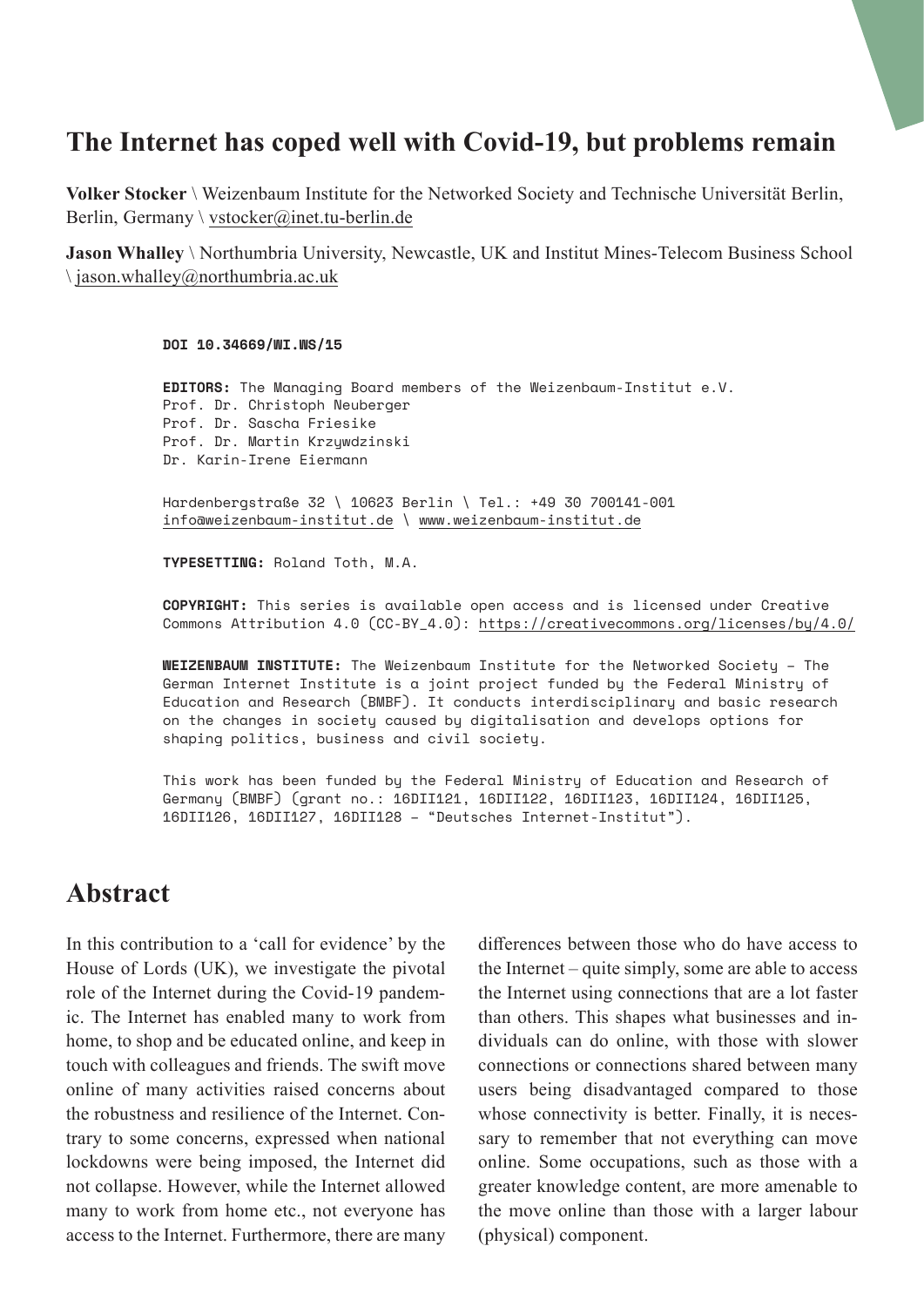Evidence to House of Lords Committee exploring the impact of Covid-19

# **Table of Contents**

| $\mathbf{1}$   | <b>Introduction</b>                           | $\overline{4}$ |
|----------------|-----------------------------------------------|----------------|
| $\overline{2}$ | The Internet has coped well with Covid-19     | $\overline{4}$ |
| $\mathbf{3}$   | Differences exist when accessing the Internet | 7              |
| $\overline{4}$ | Not everyone can be online                    | 9              |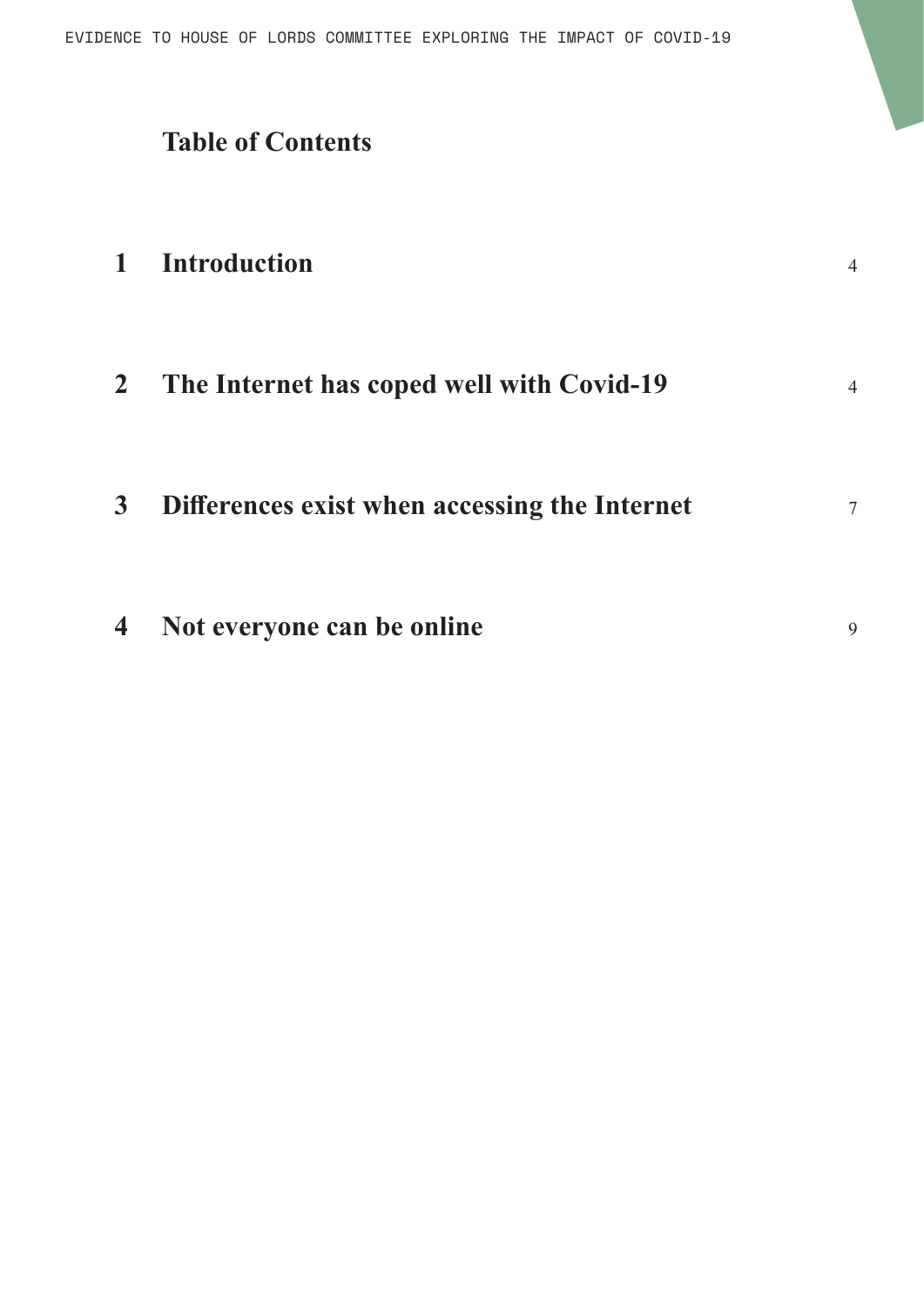#### <span id="page-3-0"></span>**1 Introduction**

We welcome the opportunity to contribute to this inquiry. The 'call for evidence' rightly draws attention to the far-ranging and multi-faceted nature of the impact of Covid-19 and outlines a number of questions in five specific areas: physical health, mental health, social interaction, work, and the ownership of digital technology.

In our evidence (below) we focus on the Internet. The importance of the Internet has been reinforced by Covid-19. Throughout the pandemic, the Internet has played a pivotal role – the Internet has enabled many to work from home, to shop and be educated online, and keep in touch with colleagues and friends. The swift move online of many activities raised concerns about the robustness and resilience of the Internet. Contrary to some concerns, expressed when national lockdowns were being imposed, the Internet did not collapse. Instead, the Internet adjusted to the increased and changing patterns of demand that resulted from the move online.

While the Internet allowed many to work from home etc., not everyone has access to the Internet. Furthermore, there are many differences between those who do have access to the Internet – quite simply, some are able to access the Internet using connections that are a lot faster than others. This shapes what businesses and individuals can do online, with those with slower connections or connections shared between many users being disadvantaged compared to those whose connectivity is better. Finally, it is necessary to remember that not everything can move online. Some occupations, such as those with a greater knowledge content, are more amenable to the move online than those with a larger labour (physical) component.

## **2 The Internet has coped well with Covid-19**

Contrary to some early concerns, fuelled by problems with applications such as Netflix and some broadband outages, the Internet did not collapse under the weight of the increased demands placed on it.1 The Internet has actually coped well with the sudden increases and shifts in traffic resulting from the global pandemic. To date, those reports that have emerged point towards a resilient Internet, which has certainly been placed under strain while demonstrating at the same time its robustness.<sup>2</sup>

<sup>1</sup> See, for example, Fleming, S. (2020) Will the coronavirus break the internet?, *World Economic Forum*, 23 March, available at www.weforum.org; Griffin, A. (2020) Netflix down: Streaming site and app not working as users unable to watch TV shows or films during coronavirus lockdown, *The Independent*, 25 March, available at www.independent.co.uk; Speare-Cole, R. (2020) Virgin Media down: Customers across the UK complain about broadband outage despite issue being 'fixed', *Evening Standard*, 28 April, available at www.standard.co.uk; Valenzuela-Gómez, M. (2020) Can't Connect? The Most Significant Online Service Outages in Q1 2020, *Speedtest.net*, 14 April, available at www.speedtest.net.

<sup>&</sup>lt;sup>2</sup> See, for example, BBC News (2020) Coronavirus: Broadband firms say no issue with extra demand, 16 March, available at news.bbc.co.uk; Burgess, M. (2020) No, coronavirus isn't going to break the Internet, *Wired*, 21 March, available at www.wired.com; Campling, A. (2020) Community content: Is the Internet about to collapse because of Covid-19? *IOD*, 30 March, available at www.iod.com; BEREC (2020) *Reports on the status of internet capacity during coronavirus confinement measures*, available at ec.europa.eu; Labovitz, C. (2020) Effects of COVID-19 lockdowns on service provider networks, NANOG79, 1 – 3 June, available at storage.googleapis.com; Thousand Eyes (2020) *Internet performance report – Covod-19 impact edition,* available at www.thousandeyes.com.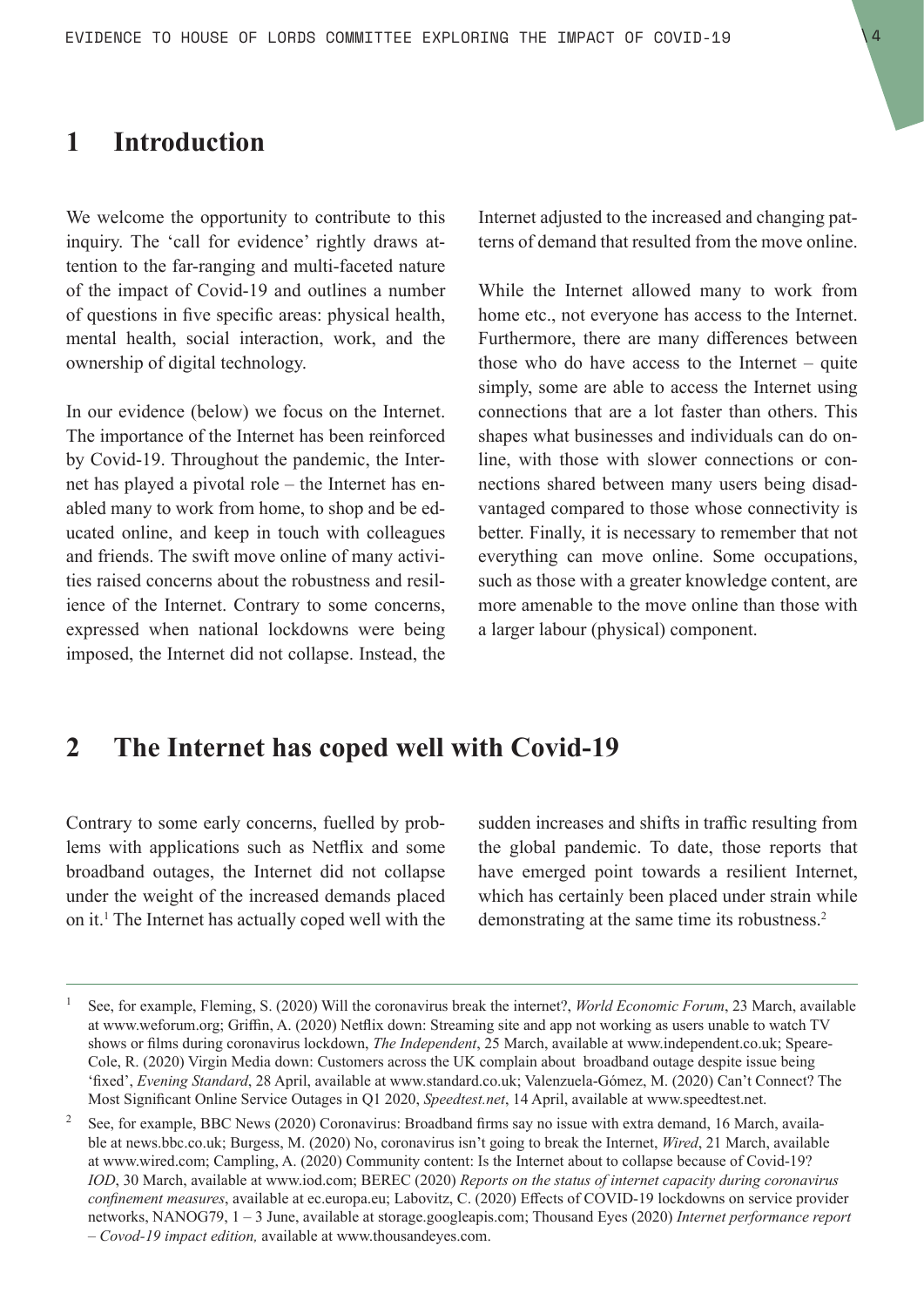Although the volume of Internet traffic has increased, with growth that normally occurs over the course of a year occurring in just a matter of weeks, this has not resulted in persistent over-usage or congestion. The move online of many activities has changed where businesses and individuals use the Internet, with individuals work from home resulting in new demands being placed on residential broadband networks and the Internet. Pre-Covid Internet traffic patterns were characterised by peaks and troughs, but with lockdown these have changed. Peaks have increased, albeit sometimes not by much, but troughs have been 'filled in' as Internet usage occurs more consistently over a wider proportion of the day. Thus, traffic is spread out over more of the day. Furthermore, the analysis of an education network shows that the pre-Covid distinction between weekdays and weekends have been eroded, with a similarity in traffic volumes emerging.<sup>3</sup> It is suggested that this reflects changes in working habits among those using the network.

In an interesting analysis of Internet traffic, Feldmann et al. (2020) draw on data detailing Internet traffic in Europe. They illustrate and analyse the changing traffic volumes and patterns due to the pandemic.4 In short, their analysis found that the traffic peaks have only slightly increased, but

perhaps more significantly the pre-Covid troughs have been filled in. What this means in practice is that traffic growth does not (necessarily) result in congestion. As lockdowns were imposed in response to the pandemic, there was an (initial) sharp increase in traffic volumes - traffic increased 40% on 'hypergiant' networks and by more than 60% on other leading networks.<sup>5</sup> ISP and cloud providers dealt with this increase by scaling (expanding) their existing activities. These providers focus their investment on addressing traffic peaks and expected volume growths, which for ISP are typically around 30% per year. This provides many ISP with a 'buffer' that enables them to cope with unexpected growth in Internet traffic. Similarly, content and cloud providers have also scaled (expanded) their operations to cope with increases in demand. This contributed to the resilience of the Internet.<sup>6</sup>

Content and cloud providers can also reduce congestion by moving, for instance, updates to periods of low demand or amending the quality of the services that they provide.7 The providers of streaming content typically use adaptive technology – video resolutions are amended to reflect the state of the network. If the network is congested, quality is reduced and vice versa.<sup>8</sup> In this context, Thierry Breton, a European Commissioner, approached Netflix

<sup>3</sup> Feldmann, A., Gasser, O., Lichtblau, F., Pujol, E., Poese, E., Dietzel, C., Wagner, D., Wichtlhuber, M., Tapiador, J., Vallina-Rodriguez, N., Hohlfeld, O. and G. Smaragdakis (2020) The Lockdown Effect: Implications of the COVID-19 Pandemic on Internet Traffic, *ACM Internet Measurement Conference* (IMC'20), 27-29 October, Virtual Event, ACM, New York, NY, USA.

<sup>4</sup> For more details, see, Feldmann et al. (2020) The Lockdown Effect: Implications of the COVID-19 Pandemic on Internet Traffic, *ACM Internet Measurement Conference* (IMC'20), 27-29 October, Virtual Event, ACM, New York, NY, USA.

<sup>&</sup>lt;sup>5</sup> Broadly speaking, 'hypergiants' are firms that operate very large networks or clouds, often with a high level of outbound traffic, for example, Amazon, Apple and Facebook (Feldman et al., 2020, The Lockdown Effect: Implications of the COVID-19 Pandemic on Internet Traffic, *ACM Internet Measurement Conference* (IMC'20), 27-29 October, Virtual Event, ACM, New York, NY, USA).

<sup>6</sup> Bednarz, A. (2020), Providers address capacity, supply-chain challenges brought on by COVID-19, *Network World,* 30 March, available at www.networkworld.com; Heaven, W.D. (2020) Why the coronavirus lockdown is making the internet stronger than ever, *MIT Technology Review*, 7 April, available at www.technologyreview.com; Humphries, M. (2020) Sony slows down PlayStation game downloads across Europe, *PCMag.com*, 24 March, available at uk.pcmag.com; Leighton, T. (2020) Working together to manage global Internet traffic increases, *The Akamai Blog*, 24 March, available at https://blogs.akamai.com.

<sup>7</sup> Leighton, T. (2020) Working together to manage global internet traffic increases, *The Akamai Blog*, 24 March, available at blogs.akamai.com; Leighton, T. (2020) Can the Internet keep up with the surge in Demand? *The Akamai Blog*, 6 April, available at blogs.akamai.com.

<sup>8</sup> Begen, A.C. and C. Timmerer (2017) Adaptive Streaming of Traditional and Omnidirectional Media, *ACM SIGCOMM Tutorial*, 21 - 25 August, Los Angeles, CA.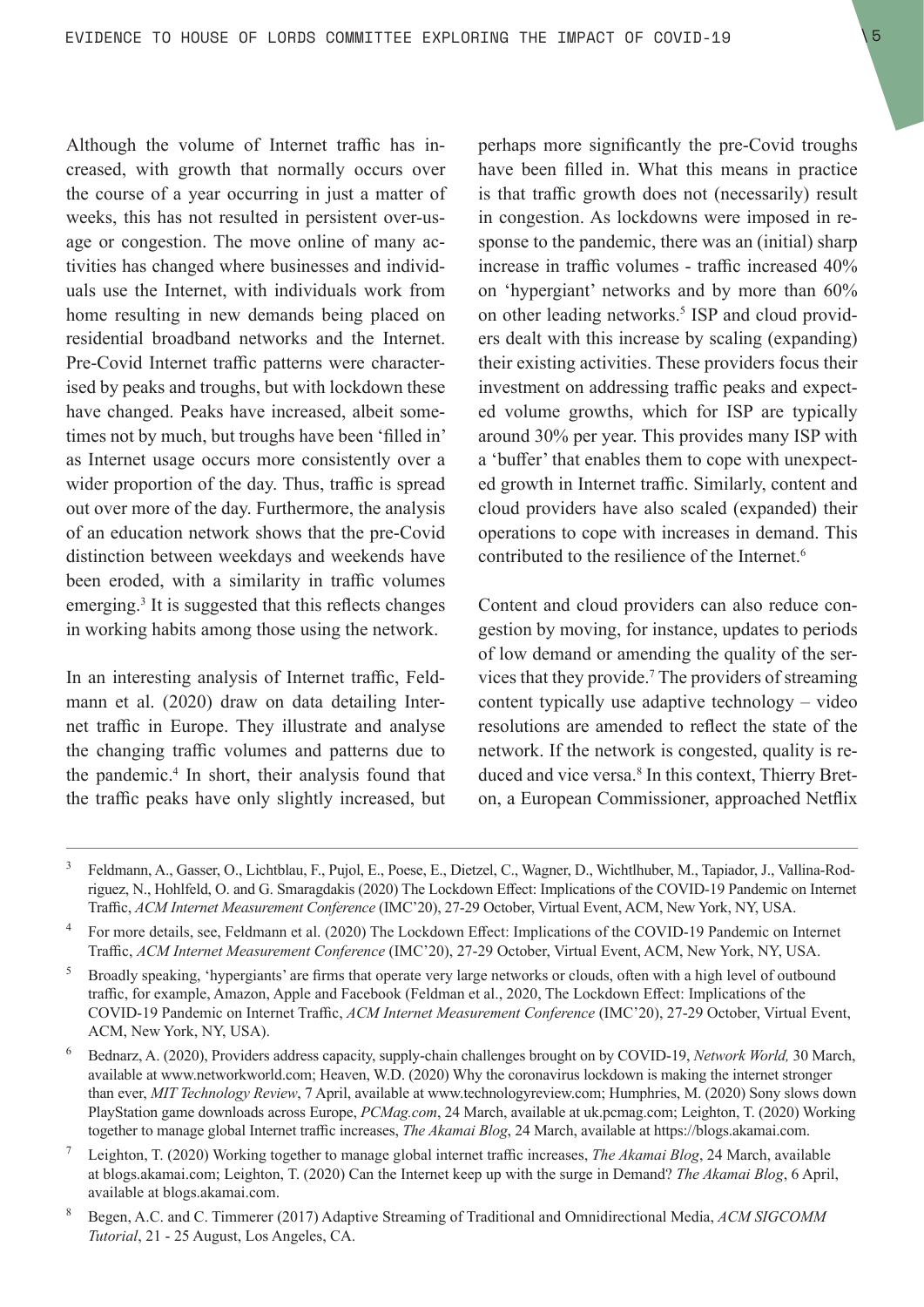to ask them to reduce the quality of their services. Netflix was asked not to provide their highest video resolution in order to reduce the strain on networks by around a quarter.<sup>9</sup> Some felt such an approach was not necessary. When Netflix and others agreed to the changes, David Clark, one of the key figures in the development of the Internet, has been reported to have stated, in the context of the Commission's initiative: *"That just tells me they don't understand how the Internet works"*. 10

What has happened within the UK? Internet traffic has increased. Openreach has released traffic data comparing two weeks, one before the national lockdown was imposed on the 23 March 2020 and one after. Aggregate traffic volumes increased from 641.3 petabytes $11$  in the week commencing 24 February 2020 to 797.91 petabytes in week commencing 20 April 2020.<sup>12</sup> This is an increase of 24.4% nationally, though variations exist across the regions of the UK. The smallest increase was observed in Wales (19.95%), with the increase in Scotland (21.61%) only marginally larger. In contrast, the largest increase was observed in London (28.58%).

Regional variations can be observed with respect to Virgin Media's network. While, on average, each Virgin Media subscriber has downloaded an extra 3.4GB of data per day compared to February since the start of lockdown, $13$  larger growths in data volumes are found in London than Wales.<sup>14</sup>

An analysis of traffic on an anonymous mobile operator in the UK,<sup>15</sup> clearly demonstrates the changes that have occurred as a consequence of the pandemic.16 Drawing on data covering a 10-week period from late February to early May, Lutu et al. (2020) observe that after an initial increase in the volume of traffic compared to the start of the period, volumes subsequently declined. At one point, volumes nationally were effectively a quarter lower than at the start.17 It is suggested that these declines reflect the impact of restricted mobility and the use of WiFi rather than cellular connections for data. Similar to Openreach and Virgin Media, regional variations are observable. While traffic volumes fluctuate over the period of the analysis, at the end volumes in the West Midlands and Inner London have fallen by more than the UK as a whole. In contrast, traffic volumes have fallen by less than the UK in Greater Manchester, Outer London, and West Yorkshire.

The imposition of the national lockdown in March 2020 has impacted on the performance of broadband networks. According to Ofcom, broadband speeds, both download and upload, marginally declined when periods just before and after the lockdown are compared – download speeds fell by 2%

- <sup>13</sup> Virgin Media (2020) *Virgin Media reveals extent of lockdown leap in broadband traffic growth*, 17 June, available at www. virginmedia.com.
- <sup>14</sup> Virgin Media's subscribers in London downloaded 20% more, compared to half of this in Wales (Virgin Media, 2020, *Virgin Media reveals extent of lockdown leap in broadband traffic growth*, 17 June, available at www.virginmedia.com).
- <sup>15</sup> As four out of the five authors of this study are affiliated with Telefónica, this operator may be  $O_2$ .
- Lutu, A., Perino, D., Bagnulo, M., Frias-Martinez, E. and J. Khangosstar (2020) A Characterization of the COVID-19 Pandemic Impact on a Mobile Network Operator Traffic, *ACM Internet Measurement Conference* (IMC'20), 27-29 October, Virtual Event, ACM, New York, NY, USA.
- <sup>17</sup> Volumes in week 17 (19 to 25 April 2020) were 24% lower than in week 9 (23 February to 1 March 2020).

<sup>9</sup> Archer, J. (2020) Netflix starts to lift its Coronavirus streaming restrictions, *Forbes,* 12 May, available at [www.forbes.com.](http://www.forbes.com)

<sup>&</sup>lt;sup>10</sup> Castor, A. (2020) A Netflix-induced Internet 'strain' in Europe? Nonsense, says MIT expert, Decrypt.co, 20. März, available at https://decrypt.co/22966/a-netflix-induced-internet-strain-in-europe-nonsense-says-mit-expert.

<sup>&</sup>lt;sup>11</sup> 1 Petabyte is 1,000 terabytes, and 1 terabyte is 1,000 gigabytes

<sup>12</sup> Jackson, M. (2020) Covid-19 impact – Openreach's network traffic by UK region update, *ISP Review*, 30 April, available at www.ispreview.co.uk.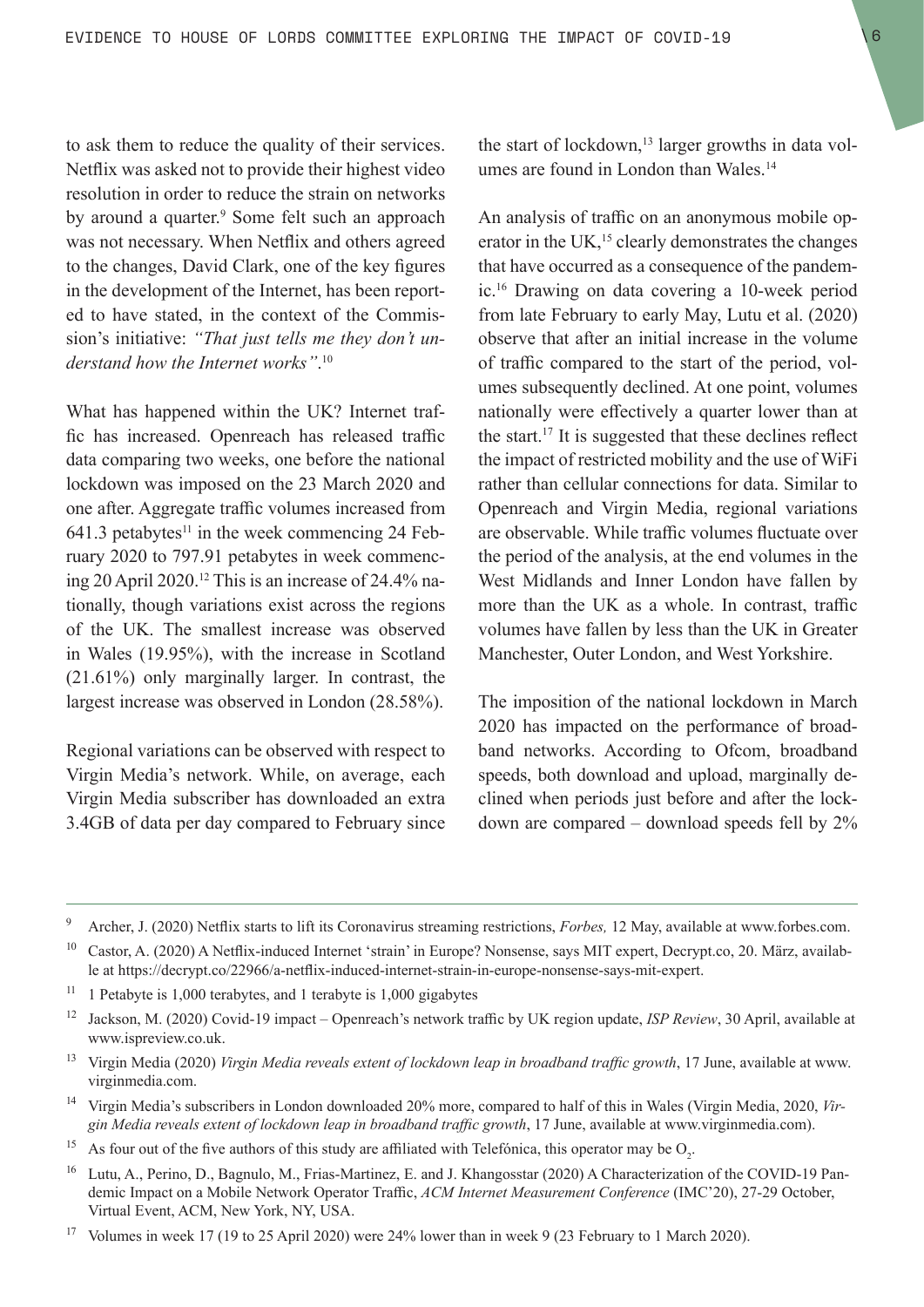<span id="page-6-0"></span>and upload speeds by 1%.18 These declines are similar to that identified by cable.co.uk, who found that broadband speeds fell by 1.7% over the course of the UK's lockdown.19 These declines are 'better', that is, lower, than those which occurred in many other European countries: speeds fell by 2.23% during Ireland's lockdown, which is a lot less than in the case of Italy (10.44%), Netherlands (13.01%) or Finland  $(24.81\%)$  during their respective lockdowns.<sup>20</sup>

The relatively small declines within the UK may not be noticeable to many, especially when increases in broadband speeds in 2019 are taken into account: average residential broadband speeds increased in 2019 to 64.0 Mbit/s.<sup>21</sup> Having said this, UK broadband speeds arguably compare poorly internationally. In one recent ranking of countries by broadband speeds, the UK is placed 47 out of the 221 countries included in the analysis.<sup>22</sup> Furthermore, this does not take into account how many devices use the connection. One device using the connection will result in a different user experience compared to, for instance, a dozen or more devices sharing the connection.<sup>23</sup> And, of course, while the number of people living alone has grown in recent years, most households contain two or more people, $24$  whose online activities may combine to worsen their broadband experiences. In other words, the frustrations felt when declines in broadband performance occur will be exacerbated when the connection is shared among several competing demands, especially if demanding applications like video conferencing are used.

## **3 Differences exist when accessing the Internet**

Due to its development over the past decade or so, broadband is now more essential than ever.<sup>25</sup> But differences exist across the UK when it comes to access to broadband. At its most extreme, some do not have access to broadband, and for those that do it can vary significantly across the country when it comes to its speed.

With regards to those who have access to broadband, Ofcom differentiates between 'decent' (10 Mbit/s and above), 'superfast' (30 Mbit/s and

<sup>19</sup> Cable.co.uk (2020) *How global broadband speeds changed during lockdown periods*, available at www.cable.co.uk.

<sup>18</sup> Ofcom (2020) *UK Home Broadband Performance – The performance of fixed-line broadband delivered to UK residential customers*, Technical report, 13 May, Ofcom: London, UK.

<sup>&</sup>lt;sup>20</sup> Cable.co.uk (2020) *How global broadband speeds changed during lockdown periods*, available at www.cable.co.uk.

<sup>21</sup> Ofcom (2020) *UK Home Broadband Performance – The performance of fixed-line broadband delivered to UK residential customers*, Technical report, 13 May, Ofcom: London, UK.

<sup>22</sup> Cable.co.uk (2020) *Worldwide broadband speed league 2020*, available at www.cable.co.uk. In comparison, speeds in Germany (42.33 Mbit/s), France (51.33 Mbit/s) and Spain (55.84 Mbit/s) are faster than the UK, while Italy is slower (23.18 Mbit/s).

<sup>&</sup>lt;sup>23</sup> Over the years, various figures have been published. In 2015 it was estimated that there were 18 smart devices per household (Staples, 2015, Britain has 18 smart devices per household, *Broadbandchoices*, 3 July, available at www.broadbandchoices.co.uk), while two estimates in 2017 – 3.5 and 8.2 – were considerably lower than this (Aviva, 2020, *Technation: number of Internet-connected devices grows to 10 per home*, 15 January, available at www.aviva.com; Verdict, 2017, *Our average number of connected devices is at an all-time high*, 10 October, available at www.verdict.co.uk). In January 2020 it was reported that the average UK household had 10.3 device (Aviva, 2020, *Technation: number of Internet-connected devices grows to 10 per home*, 15 January, available at www.aviva.com).

<sup>24</sup> Office of National Statistics (2019) *Families and households in the UK: 2018,* 7 August, available at www.ons.gov.uk.

<sup>25</sup> Briglauer, W. and V. Stocker (2020) *Bedeutung digitaler Infrastrukturen und Dienste und Maßnahmen zur Förderung der Resilienz in Krisenzeiten*, EcoAustria Policy Note, Number 42, available at ecoaustria.ac.at.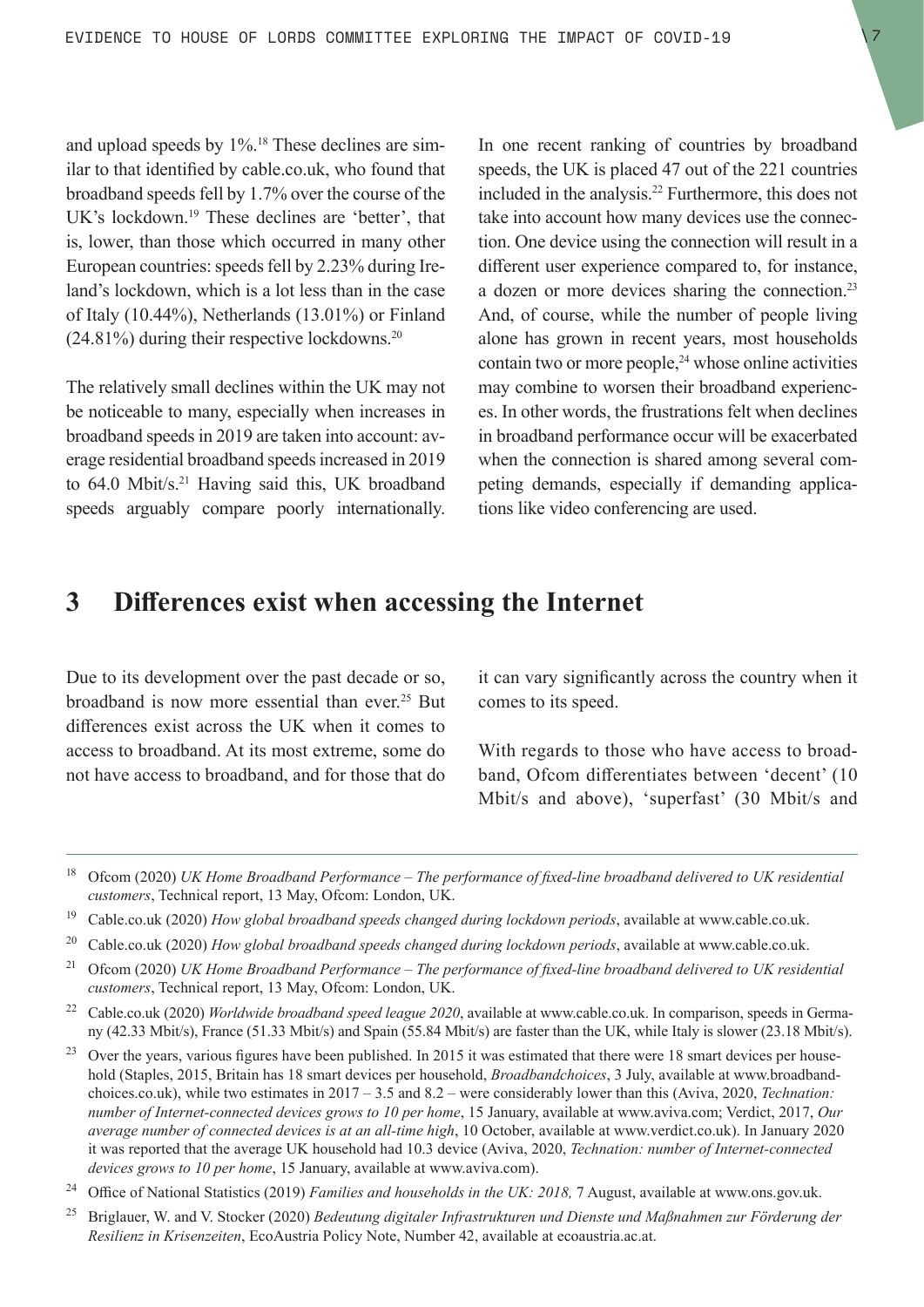above), 'ultrafast' (300 Mbit/s and above) and 'full fibre'.26 Some premises are unable to receive 'decent' broadband: at the end of 2019, Ofcom reported that 610,000 premises fall into this category, with 449,000 of them being in rural areas.27 This equates to 10% of all rural premises. While the number of premises unable to receive 'decent' broadband has fallen, to 590,000 in May 2020, $^{28}$ it remains stubbornly high and thus disadvantages a large number of individuals and businesses. Having said this, it is reasonable to expect the fall in the number of eligible USO premises will accelerate as the impact of the universal service obligation (USO) scheme is felt.<sup>29</sup>

The proportion of premises receiving 'superfast' broadband services did not change between September 2019 and May 2020.<sup>30</sup> In contrast, the number of premises receiving both 'ultrafast' and 'full fibre' broadband did increase. By May 2020, 57% of premises received 'ultrafast' broadband and 14% 'full fibre.'31 In other words, 4.2 million homes were able to access full fibre based broadband services. A rapid increase in full fibre availability is forecast, $32$ 

providing an increasing number of households and businesses with the opportunity of accessing the Internet via a technology that is considered to be considerably better than the alternatives.<sup>33</sup>

In April 2020, almost a month after the first national lockdown was imposed, an estate agent published a report identifying the best and worst places to work from home.<sup>34</sup> Although the underlying data is from the last three months of 2019, the analysis does illustrate the differences that exist across the UK. Average download speeds vary across the four nations of the UK, with only England displaying faster average speeds than that for the UK.<sup>35</sup> Average download speeds in Westminster (72.5 Mbit/s) and Tower Hamlets (61.3 Mbit/s) were considerably better than those in North Devon (24.3 Mbit/s), Dumfries and Galloway (23.6 Mbit/s) and the Shetland Islands (21.0 Mbit/s).

A more granular analysis of broadband speeds, which confirms the disparities noted above, was published in December 2020. The analysis, which uses data from the speed test made available via

- <sup>30</sup> Ofcom (2020) *Connected Nations Update Summer 2020*, 10 September, Ofcom: London, UK.
- <sup>31</sup> Ofcom (2020) *Connected Nations Update Summer 2020*, 10 September, Ofcom: London, UK.
- <sup>32</sup> See, for example, FTT Council Europe (2020) *Covid19: FTTH Forecast for Europe*, 3 December, FTT Council Europe, available at www.ftthcouncil.eu.
- <sup>33</sup> Full fibre is often described as being 'future proof', providing faster speeds and improved reliability compared to other technologies. Briglauer, W., Stocker, V. and J. Whalley (2020) Public policy targets in EU broadband markets: The role of technological neutrality, *Telecommunications Policy*, Vol.44, article 101908; Stocker, V. and J. Whalley (2019) Who replies to consultations and what do they say? The case of broadband universal service in the UK, *Telecommunications Policy,*  Vol.43, article 101823.
- <sup>34</sup> Jackson, M. (2020) Top UK areas for remote working by broadband speed and cost, *ISP Review*, 18 April, available at www.ispreview.co.uk.
- <sup>35</sup> Average download broadband speeds for the UK were 35.3 Mbit/s, compared to 40.1 Mbit/s in England, 34.8 Mbit/s in Scotland, 33.8 Mbit/s in Northern Ireland and 32.6 Mbit/s in Wales (Jackson, M., 2020, Top UK areas for remote working by broadband speed and cost, *ISP Review*, 18 April, available at www.ispreview.co.uk).

<sup>26</sup> Ofcom (2019) *Connected Nations 2019 – UK report*, 20 December, Ofcom: London, UK.

<sup>27</sup> Ofcom (2019) *Connected Nations 2019 – UK report*, 20 December, Ofcom: London, UK.

<sup>28</sup> Ofcom (2020) *Connected Nations Update – Summer 2020*, 10 September, Ofcom: London, UK.

<sup>29</sup> For an overview of broadband universal service see, for example, Hutton, G. (2020) *The universal service obligation (USO) for broadband*, Briefing paper Number CBP 8146, 2 October, House of Commons Library, available at www.parliament. uk/commons-library. BT, in their first progress report on the USO scheme (BT, 2020, *BT report on progress against the broadband USO*, 30 October, BT: London, UK), notes that the current availability of 4G can provide USO level services to around two-thirds of the 610,000 premises. Furthermore, BT also expect the number of premises connected to increase as network construction efforts start to come to fruition.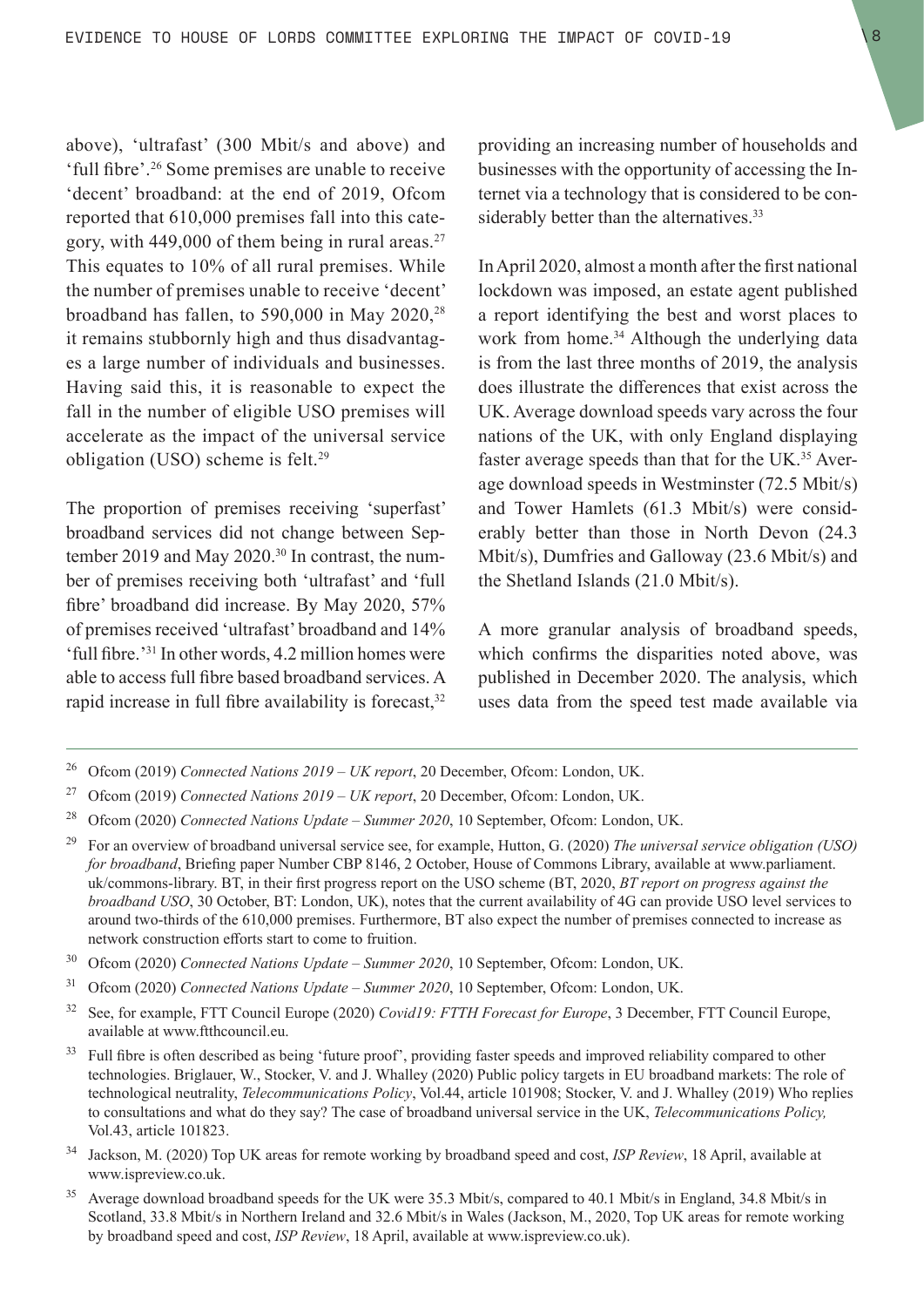<span id="page-8-0"></span>uSwitch, identifies streets across the UK with the fastest and slowest average download broadband speeds.<sup>36</sup> The street with the slowest speed can be found in Weybridge, Surrey (0.12 Mbit/s), while the fastest is in Warrington  $(636 \text{ Mbit/s})^{37}$ 

Some individuals and businesses will rely, extensively and sometimes exclusively, on mobile broadband. Notwithstanding the promise of 5G, mobile speeds are relatively modest and also vary geographically. A recent study identified mobile broadband speeds in the UK's 16 most populous cities.<sup>38</sup> The fastest speeds were found in Birmingham with an average download speed of 28.9 Mbit/s, followed closely by

# **4 Not everyone can be online**

Throughout the pandemic, we have regularly been encouraged to 'work from home'. Many have done so. A report by the Office of National Statistics,<sup>39</sup> covering April 2020, found that almost half of those employed were working from home, with the overwhelming majority of these prompted to do so by Covid-19.40 There were regional variations in the extent to which people were working at home, with more people in the north-east of England and London doing so compared to the national average. Conversely, fewer people in Yorkshire and The Humber and the West Midlands were working at home compared to the UK.

Liverpool (28.8 Mbit/s), Manchester (26.7 Mbit/s), Glasgow (26.7 Mbit/s) and Coventry (25.3 Mbit/s). The slowest average download speeds were found in Newcastle (20.1 Mbit/s).

The differences that these insights into broadband speeds highlight should come as no surprise. Speeds differ across the UK, reflecting the technological and socio-economic characteristics that shape the development of broadband infrastructure. These differences, quite simply, influence the extent to which individuals can work from home, businesses shift their activities online, students be educated remotely etc.

That more people were not working from home in the UK is because not all occupations can be undertaken from home. One study in the United States found that just over a third of American jobs could be done from home.<sup>41</sup> Not only were these jobs better paid than those which could not be done at home, but they were unevenly distributed across the economy. As noted by the authors: *"[m]anagers, educators, and those working in computers, finance, and the law are largely able to work from home. Farm, construction, and production workers cannot".*42 Similarly, a greater proportion of jobs in Durham-Chapel Hill (North Carolina) can be done from home than, say, in

<sup>36</sup> Baker, N. (2020) The UK streets with the slowest broadband speed, *uSwitch,* 3 December, available at www.uswitch.com.

<sup>37</sup> Baker, N. (2020) The UK streets with the slowest broadband speed, *uSwitch,* 3 December, available at www.uswitch.com.

<sup>38</sup> Selecta (2020) *What city has the fastest broadband?,* 27 October, available at https://selecta.co.uk.

<sup>39</sup> ONS (2020) *Coronavirus and homeworking in the UK: April 2020,* 8 July, available at www.ons.gov.uk.

<sup>&</sup>lt;sup>40</sup> Interesting the 46.6% of employees identified by the Office of National Statistics who worked from home in April 2020 is higher than another UK-wide survey. This survey, cited by Dingel and Neiman (2020, *How many jobs can be done at home*? NBER, 19 June, available at www.nber.org), found that 37% of employees were working at home in April and May 2020.

<sup>&</sup>lt;sup>41</sup> Dingel, J. and B. Neiman (2020) *How many jobs can be done at home?* NBER, 19 June, available at ww.nber.org.

<sup>42</sup> Dingel, J. and B. Neiman (2020: 4) *How many jobs can be done at home?* NBER, 19 June, available at ww.nber.org.